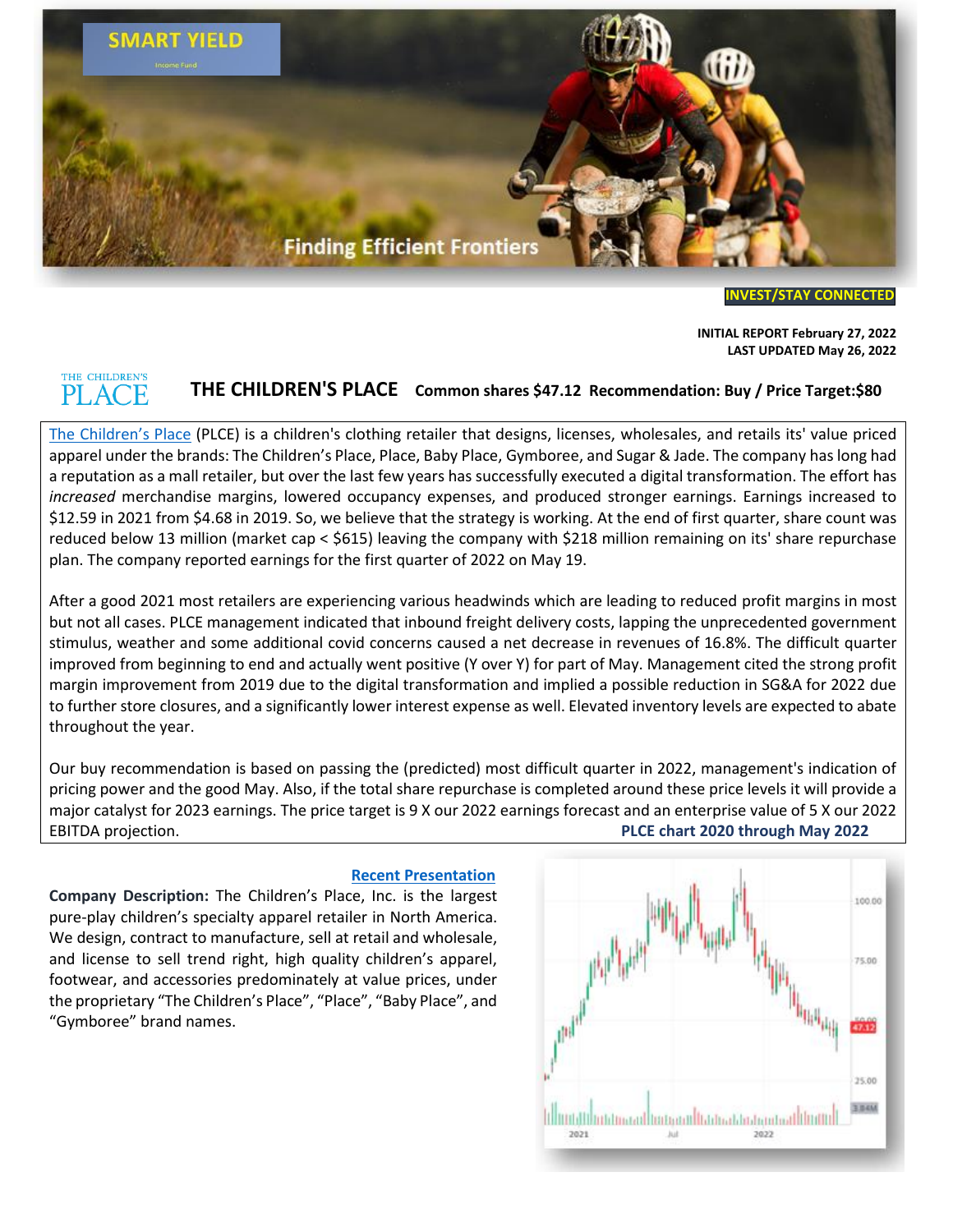# Thursday, May 26, 2022

**BROXTON CAPITAL ADVISORS Children's Place, Inc. as of 4/30/2022**

| i ilui suay, iviay zu, zuzz<br>share price (PLCE) | \$47.12   |           |           |
|---------------------------------------------------|-----------|-----------|-----------|
|                                                   |           |           |           |
| <b>PROJECTIONS IN MM</b>                          | 2022      | 2023      | 2024      |
| <b>Income Statement</b>                           |           |           |           |
| Revenue                                           | \$1,839   | \$1,986   | \$2,145   |
| Gross Profit                                      | \$685     | \$794     | \$858     |
| Operating Income                                  | \$159     | \$237     | \$251     |
| Pre-Tax Income                                    | \$146     | \$217     | \$231     |
| Net Income                                        | \$111     | \$165     | \$176     |
| <b>EPS</b>                                        | \$8.87    | \$14.05   | \$15.98   |
| Revenue growth                                    | $-4%$     | 8%        | 8%        |
| <b>EBITDA</b>                                     | \$262     | \$338     | \$351     |
| Interest                                          | \$13      | \$20      | \$20      |
| <b>Capitalized Expense</b>                        | \$30      | \$30      | \$30      |
| Cash Flow                                         | \$155     | \$207     | \$217     |
| <b>Equity Dividends</b>                           | \$0       | \$0       | \$0       |
| Cash Flow Dividend Coverage                       | <b>NA</b> | <b>NA</b> | <b>NA</b> |
| <b>Retained Cash Flow</b>                         | \$155     | \$207     | \$217     |
| <b>Retained Cash Flow Sum</b>                     | \$155     | \$362     | \$579     |
| Revenue Growth                                    | $-4%$     | 8%        | 8%        |
| <b>Valuations</b>                                 |           |           |           |
| Cash Flow Yield Vs. Equity                        | 26.3%     | 35.2%     | 36.8%     |
| <b>EV/EBITDA</b>                                  | 3.39      | 2.63      | 2.53      |
| P.E Ratio                                         | 5.31      | 3.35      | 2.95      |
| <b>Enterprise Value</b>                           | \$889     |           |           |
| <b>Total Debt</b>                                 | \$300     |           |           |
| <b>Equity Market Cap</b>                          | \$589     | \$589     | \$589     |
| <b>Debt Ratios</b>                                |           |           |           |
| EBITDA/Interest Coverage ratio                    | 20.15     | 16.91     | 17.57     |
| Debt/EBITDA                                       | 1.15      | 0.89      | 0.85      |
| <b>Liquidity</b>                                  |           |           |           |
| Cash                                              | \$59      |           |           |
| Borrowing Availability est.                       | $100+$    |           |           |
| <b>Total Current Assets</b>                       | \$687     |           |           |
| <b>Total Current Liabilities</b>                  | \$718     |           |           |
| <b>Current Ratio</b>                              | 96%       |           |           |
| <b>Debt</b>                                       |           |           |           |
|                                                   |           |           |           |

| <b>Borrowings</b> | \$300 |
|-------------------|-------|
| Total             | \$300 |
|                   |       |

### NOTES: